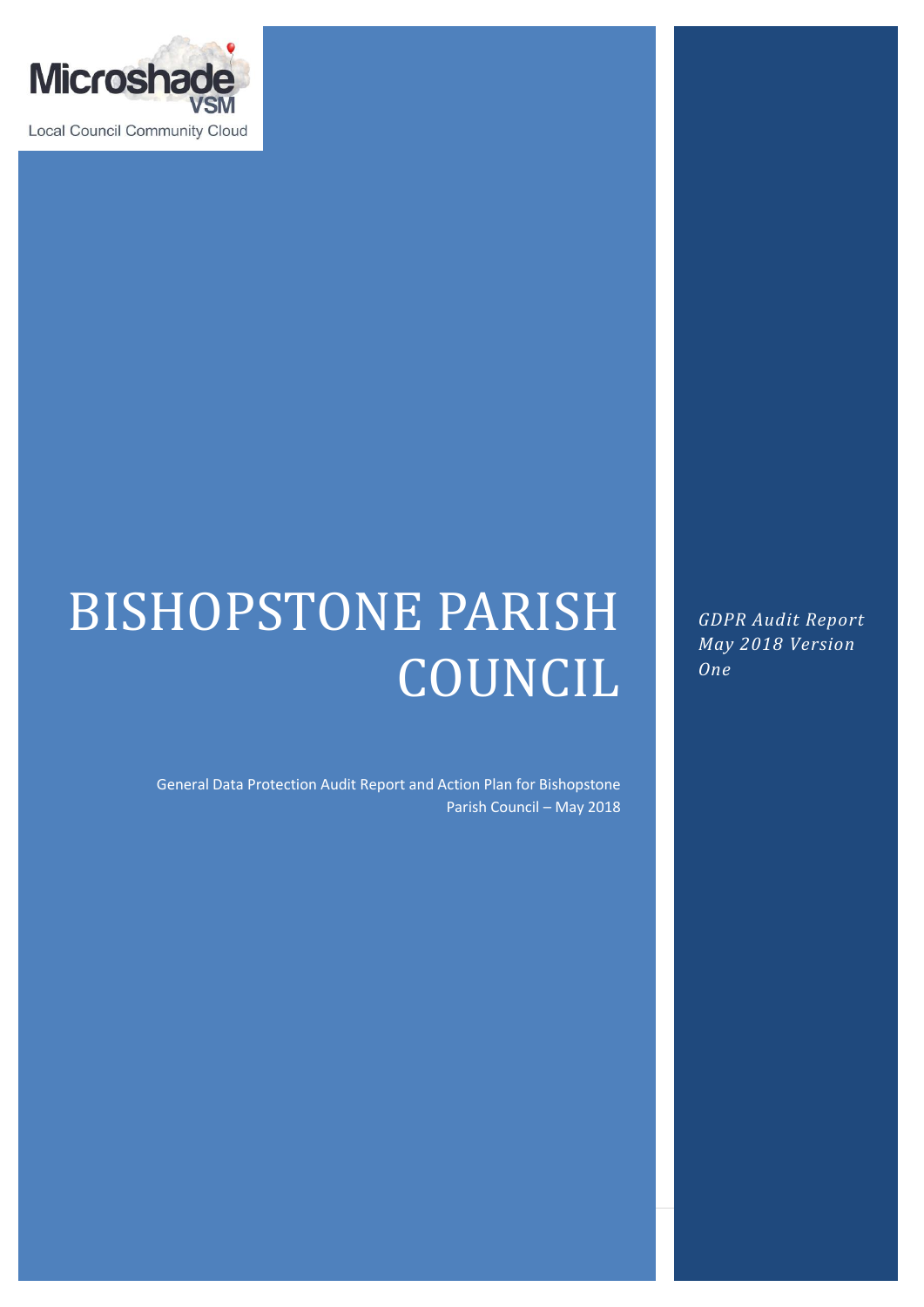# **CONTENTS**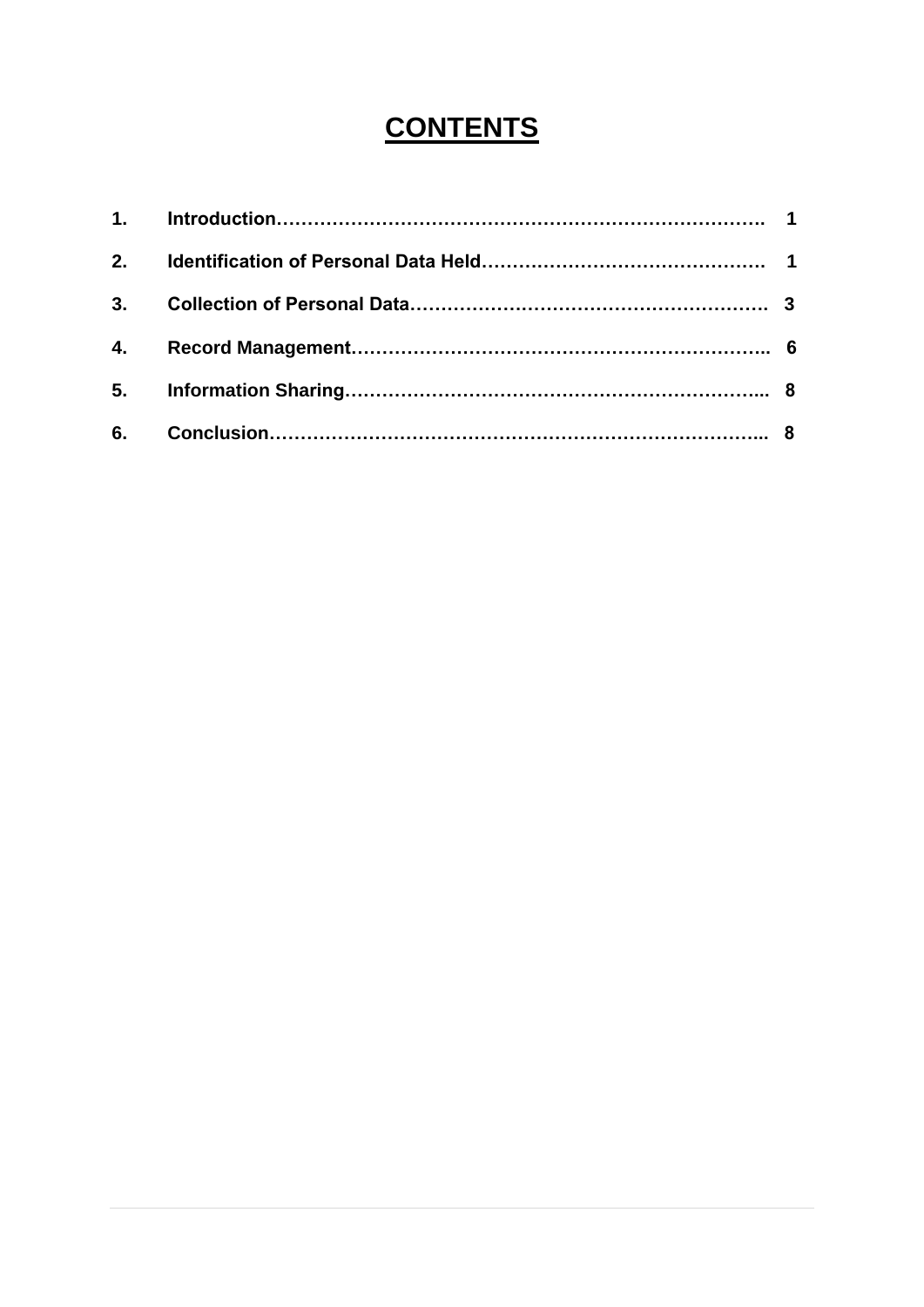# **1. INTRODUCTION**

- 1.1 The General Data Protection Regulations (GDPR) will replace the Data Protection Act and will apply in the United Kingdom from 25<sup>th</sup> May 2018. GDPR introduces a number of new requirements, including changes to privacy notices, consent and requests to view personal data. These requirements are encapsulated in a new Data Protection Bill currently being passed in Parliament.
- 1.2 The Data Protection Bill can be reviewed in its current form by following the link [https://publications.parliament.uk/pa/bills/lbill/2017-2019/0066/lbill\\_2017-](https://publications.parliament.uk/pa/bills/lbill/2017-2019/0066/lbill_2017-20190066_en_1.htm) [20190066\\_en\\_1.htm](https://publications.parliament.uk/pa/bills/lbill/2017-2019/0066/lbill_2017-20190066_en_1.htm)
- 1.3 This audit aims to review the existing mechanisms within your organisation for processing personal data. At the end of the audit there will be some actions that you will need to carry out to ensure that you are compliant by 25th May 2018.
- 1.4 The audit is in 4 parts:
	- Identification of what personal data is held
	- Collection of personal data
	- Records management
	- Information sharing
- 1.5 Some of the information will be used to create an information asset register showing what information the council holds, so that you can demonstrate that you know where your personal data is held.
- 1.6 An Action Plan has also been developed to identify the initial findings of the audit and to outline actions that need to be taken so that the Council becomes fully compliant with GDPR, and to ensure that the potential of a data breach is reduced.

### **2. IDENTIFICATION OF PERSONAL DATA HELD**

- 2.1 In order to carry out its functions and deliver its services Bishopstone Parish Council does collect personal data.
- 2.2 Personal data is collected for the following reasons within the Parish Council:
	- Finance & Administration;
	- Democratic services;
	- Payroll.
- 2.3 The Clerk works from home and all data, including personal data information, is held at the Clerk's home, Bankcroft, Monkland, Herefordshire HR6 9DB (Tel: 01568 720092).
- 2.4 The table below is an overview of the Parish Council's infrastructure and areas that generates the requirement to collect personal data: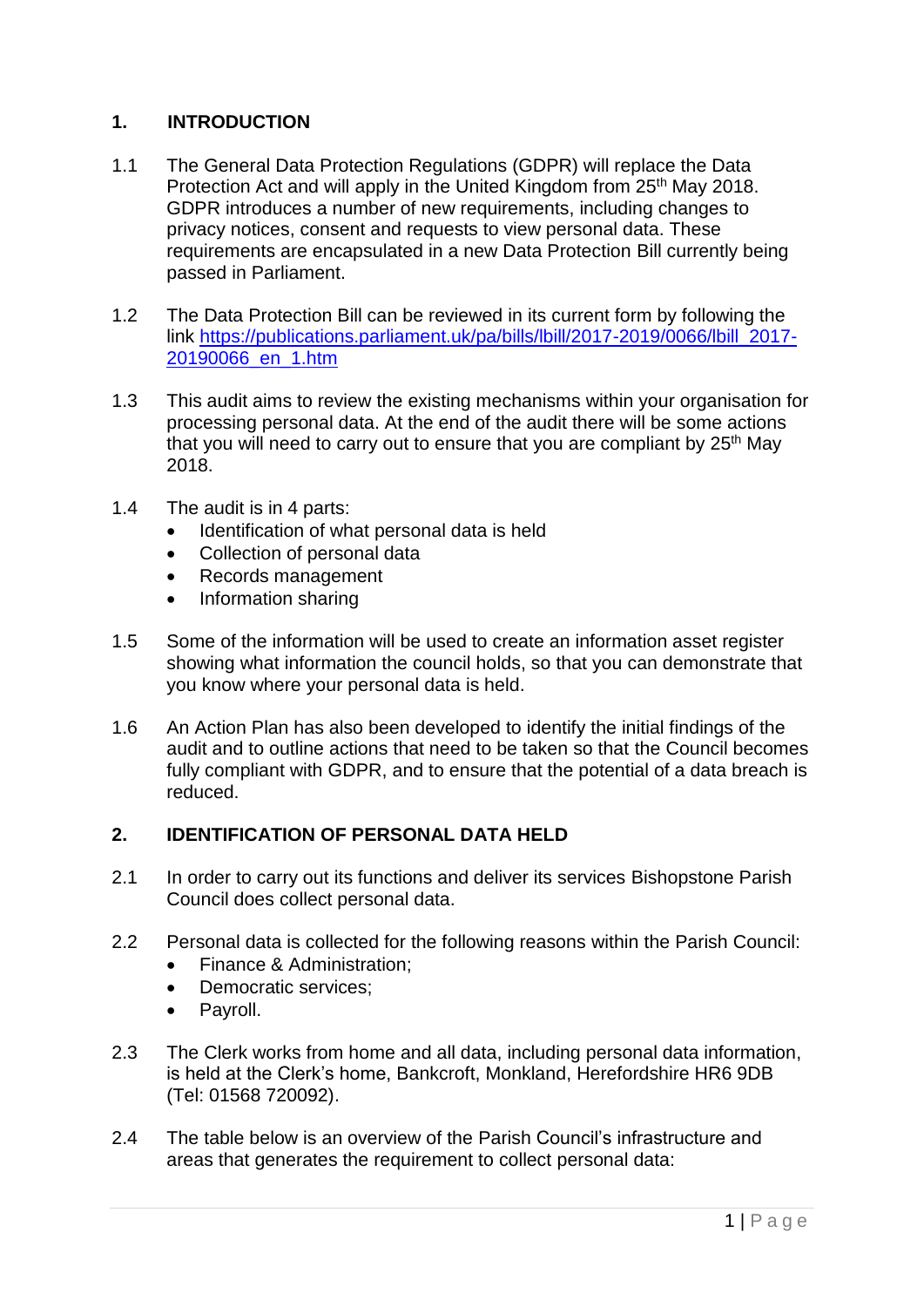| <b>Service Area</b>         | <b>Description</b>                            |  |
|-----------------------------|-----------------------------------------------|--|
| <b>Brief description of</b> | <b>Newsletter</b>                             |  |
| services delivered          | Website                                       |  |
|                             | <b>Planning consultees</b>                    |  |
| <b>Description of</b>       | <b>None</b>                                   |  |
| <b>sites</b>                |                                               |  |
| <b>Councillors</b>          | 10                                            |  |
| <b>Staff</b>                | <b>Clerk to the Council</b>                   |  |
| <b>Volunteers</b>           | <b>None</b>                                   |  |
| <b>Details of current</b>   | Mark Milmore (website via HALC);<br>$\bullet$ |  |
| contractors and             | Internal Auditor.<br>$\bullet$                |  |
| service providers           |                                               |  |

- 2.5 Classes of Records are descriptions of all records and information created, captured and maintained by the Parish Council as evidence of the administration of a particular program, activity and sub-activity specific to the Parish Council. The following classes of records are collected by the Parish Council:
	- Employee personal information;
	- Councillor personal information;
	- Financial transactions (internet banking)
	- Democratic services
	- Residents;
	- Ad-hoc contractors and other service providers;
	- Complainants.
- 2.6 The Parish Council keeps both electronic and paper based records in the following formats:

| Paper:                 | <b>Electronic:</b>        |
|------------------------|---------------------------|
| Loose papers           | Word                      |
| Loose papers in folder | Excel                     |
| Cardboard files        | Emails                    |
| <b>Ring binders</b>    | <b>HMRC PAYE software</b> |
|                        | Finance software          |

2.7 The following personal data is collected by the Parish Council:

| <b>Full Name</b>                    | Contact Details (e.g. postcode,    |
|-------------------------------------|------------------------------------|
|                                     | address, phone number, e-mail)     |
| References (HR, contracts) (will be | Financial details (bank details,   |
| collected in the future)            | earnings)                          |
| <b>Employment details</b>           | Goods or services provided         |
| Disability status (in future)       | Physical/mental health (in future) |
| Medical information (in future)     | Photographs (newsletter)           |

Personal data is collected as part of the following services:

- General administration (contact is encouraged via the website)
- Councillors (democratic services)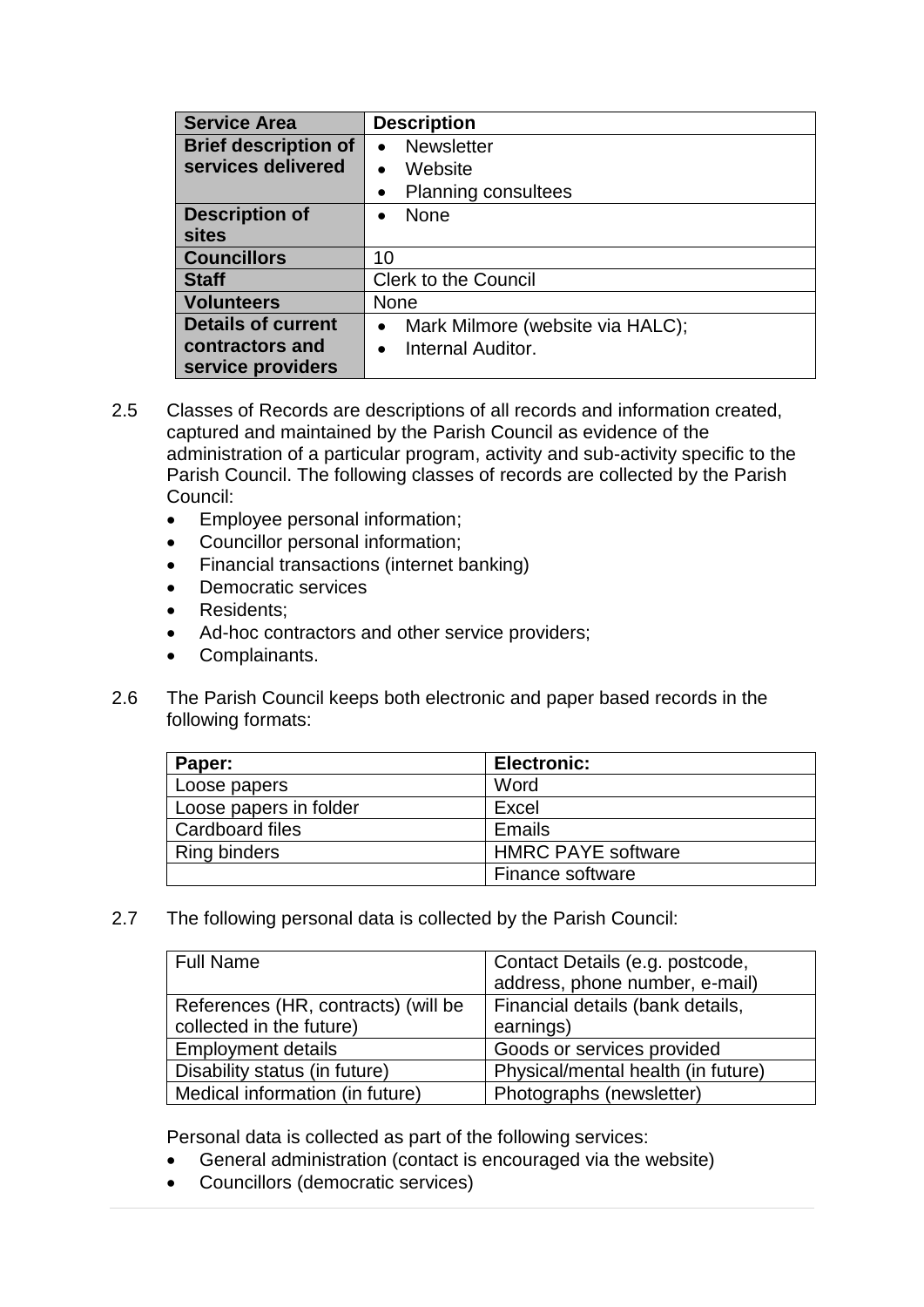- Newsletter production
- Volunteers
- Community organisations
- Events
- Public consultations
- Payroll
- Finance/accounts
- 2.8 Biometric data includes technology that identifies employees based on physical characteristics, such as fingerprints, iris colour, or voice recognition. The most common use of biometric data at present is fingerprints (smartphone access) and voice recognition. The Parish Council does not collect any of this information.
- 2.10 Personal information is updated on an ad-hoc basic and there is no procedure in place to update information across the Parish Council on a regular basis.

No privacy notices included at present.

Action:

- To include privacy notices on all forms and provide an opportunity, where applicable, for the person to give their explicit consent.
- To ensure that the privacy notice and statement is clear, transparent and easy to understand;
- To request all Councillors to complete the new privacy notice.
- To update the website with Data Protection policies, general privacy notice and other information.
- To ensure that a Data Protection Policy and a Data Breach Procedure has been adopted by Council.
- To ensure that all web forms have the correct GDPR privacy notices and policies uploaded.
- To check and amend the current retention policy as required.
- To develop a deletion, erasure and updating/correcting information procedure.
- To ensure that all contractors and organisations are observing the new GDPR requirements.
- 2.11 The Parish Council does not provide any services that require or use automated decision making and it does not undertake customer profiling.

# **3. COLLECTION OF PERSONAL DATA**

3.1 The Parish Council collects personal data identified for the following purposes:

| <b>Class of Record</b> | <b>Purpose</b>                                                                                                    |
|------------------------|-------------------------------------------------------------------------------------------------------------------|
| Personnel Records      | To keep a record of all staff<br>employed to services on behalf<br>of the Parish Council;<br>Contract requirement |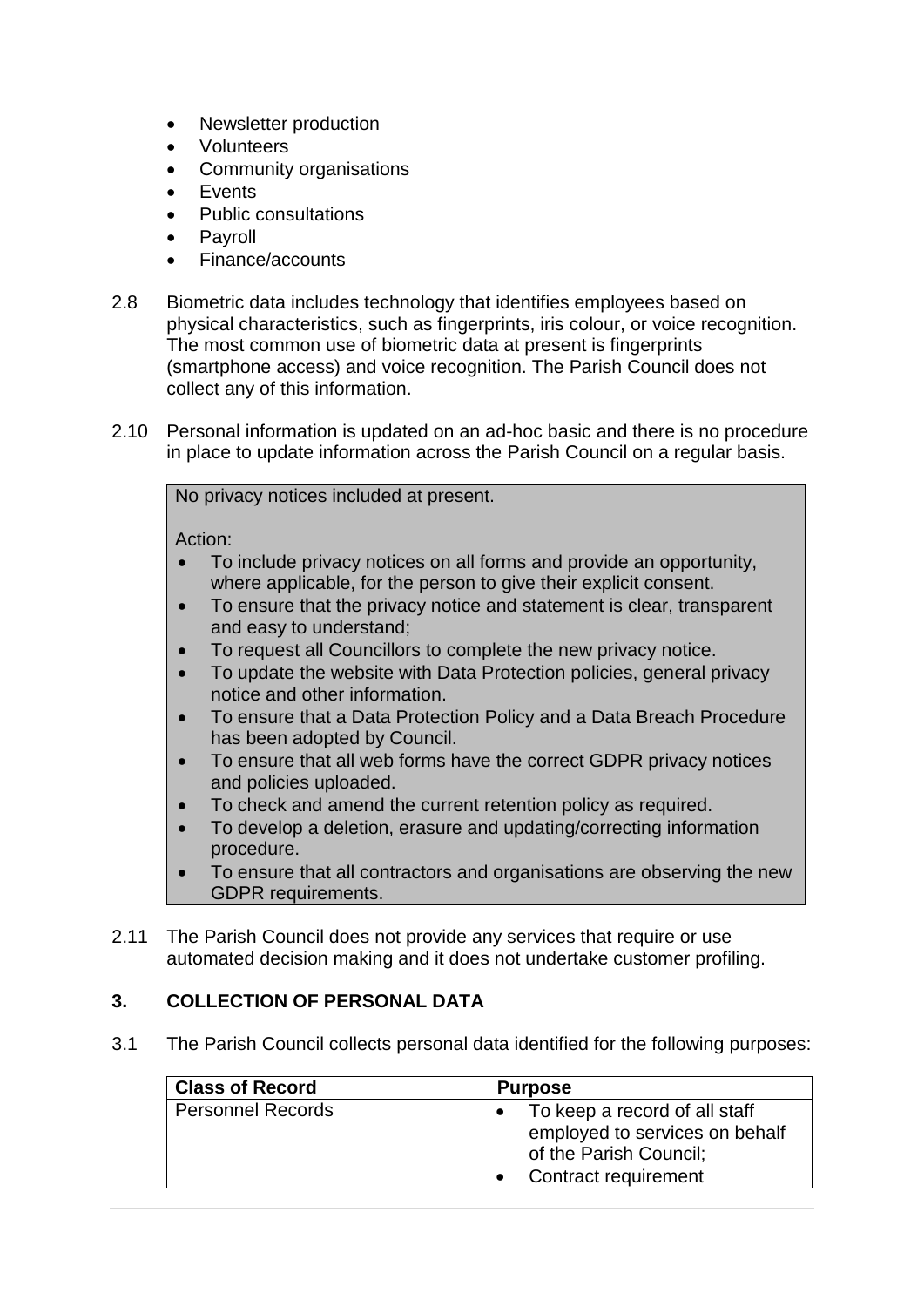|                                 | Health & Safety;<br>$\bullet$                                 |
|---------------------------------|---------------------------------------------------------------|
|                                 | Insurance;                                                    |
|                                 | Legal requirement.                                            |
| Councillor personal information | To deliver democratic<br>$\bullet$                            |
|                                 | representation as part of the                                 |
|                                 | LGA 1972;                                                     |
|                                 | To provide open and transparent                               |
|                                 | governance;                                                   |
|                                 | Health & Safety;                                              |
|                                 | Insurance                                                     |
| Contractor information          | To keep a record of all                                       |
|                                 | contractors providing services for                            |
|                                 | and on behalf of the Parish                                   |
|                                 | Council;                                                      |
|                                 | To pay outstanding accounts;                                  |
|                                 | Contract requirement;                                         |
|                                 | Health & Safety;                                              |
|                                 | Insurance;                                                    |
|                                 | Legal requirement.                                            |
| <b>Residents</b>                | Service delivery;<br>$\bullet$                                |
|                                 | Addressing planning questions;                                |
|                                 | <b>Public consultations;</b>                                  |
|                                 | Addressing general enquiries;                                 |
|                                 | <b>Annual Parish Meeting;</b>                                 |
|                                 | Improving, developing and<br>$\bullet$                        |
|                                 | addressing service issues;                                    |
|                                 | Improving the Parish Council.                                 |
| Complainants                    | Service delivery;<br>$\bullet$                                |
|                                 | Improving, developing and                                     |
|                                 | addressing service issues;                                    |
|                                 | Improving the Parish Council.                                 |
| <b>Mailing lists</b>            | To help develop, deliver and<br>assess services;              |
|                                 |                                                               |
|                                 | To keep people informed of what<br>is going on in the Parish. |
| Volunteers                      | To keep a record of all<br>$\bullet$                          |
|                                 | volunteers providing voluntary                                |
|                                 | services to enable a range of                                 |
|                                 | services to be delivered;                                     |
|                                 | Contract requirement;                                         |
|                                 | Health & Safety;                                              |
|                                 | Insurance;                                                    |
|                                 | Legal requirement.                                            |

3.2 The six lawful basis for collecting information are as follows. At least one of these must apply whenever the Parish Council processes personal data: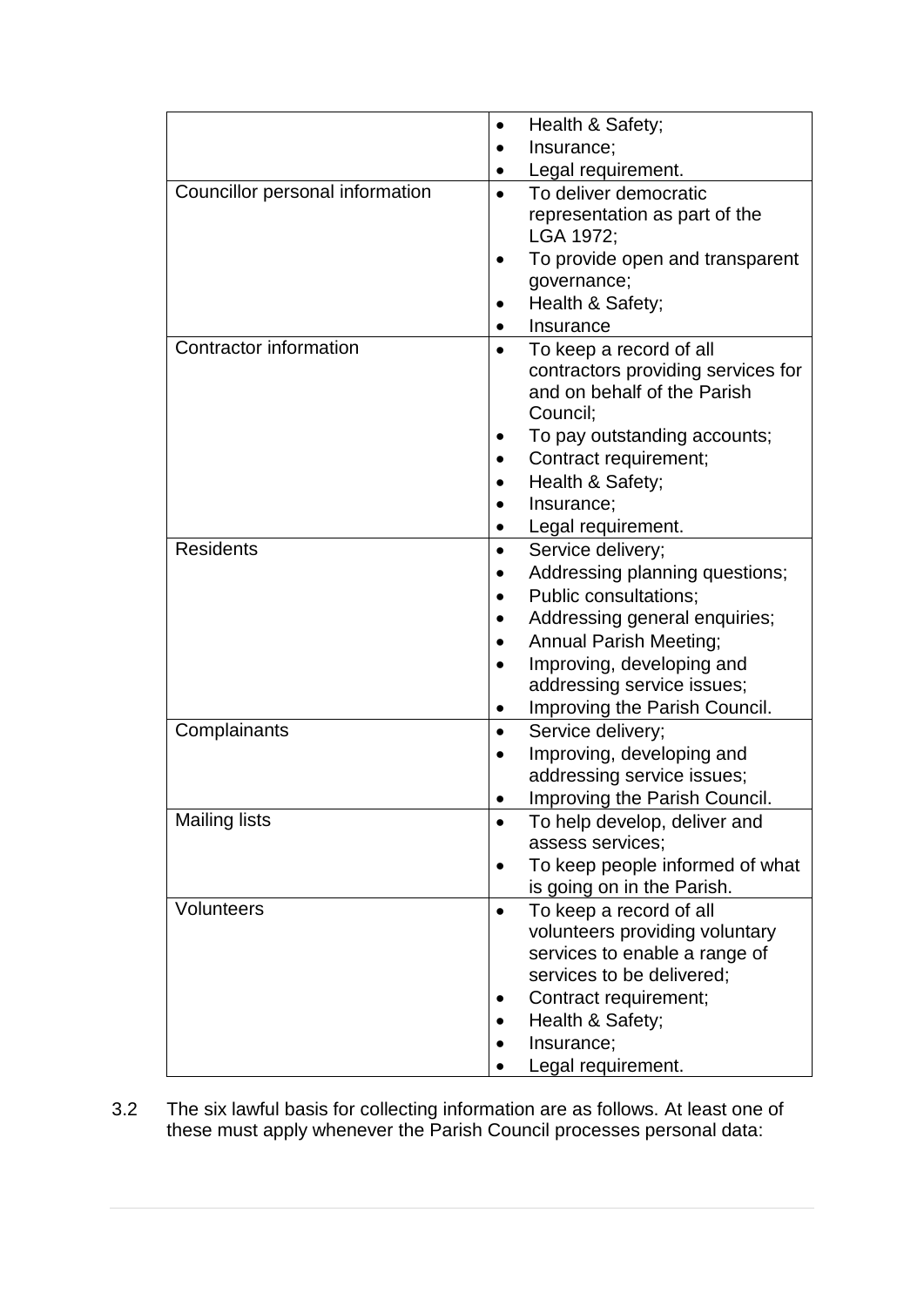- (a) Consent: the individual has given clear consent for you to process their personal data for a specific purpose.
- (b) Contract: the processing is necessary for a contract you have with the individual, or because they have asked you to take specific steps before entering into a contract.
- (c) Legal obligation: the processing is necessary for you to comply with the law (not including contractual obligations).
- (d) Vital interests: the processing is necessary to protect someone's life.
- (e) Public task: the processing is necessary for you to perform a task in the public interest or for your official functions, and the task or function has a clear basis in law.
- (f) Legitimate interests: the processing is necessary for your legitimate interests or the legitimate interests of a third party unless there is a good reason to protect the individual's personal data which overrides those legitimate interests. (This cannot apply if you are a public authority processing data to perform your official tasks.)
- 3.3 The legal basis for collecting the personal information is as follows:

| <b>Class of Record</b>          | <b>Legal Basis</b>                             |
|---------------------------------|------------------------------------------------|
| <b>Personnel Records</b>        | Contractual necessity;                         |
|                                 | Compliance with legal obligation;              |
|                                 | Vital Interests.                               |
| Councillor personal information | Contractual necessity;                         |
|                                 | Compliance with legal obligation.<br>$\bullet$ |
| Contractor information          | Contractual necessity;                         |
|                                 | Compliance with legal obligation.              |
| <b>Residents</b>                | <b>Explicit Consent.</b>                       |
| Complainants                    | Compliance with legal obligation.              |
|                                 | Public Interest.<br>$\bullet$                  |
| <b>Volunteers</b>               | <b>Explicit Consent</b>                        |
| <b>Newsletter</b>               | <b>Explicit Consent</b>                        |

New privacy notices should contain the legal basis for the Parish Council collecting information.

- 3.4 The following privacy notices will need to be developed and sent out to the relevant recipients to ensure GDPR compliance:
	- General contact and personal data usage Privacy Notice;
	- Volunteers Privacy Notice;
	- Councillors Privacy Notice;
	- Employee Privacy Notice;
	- Complainants Privacy Notice;
	- General Mailing List Privacy Notice;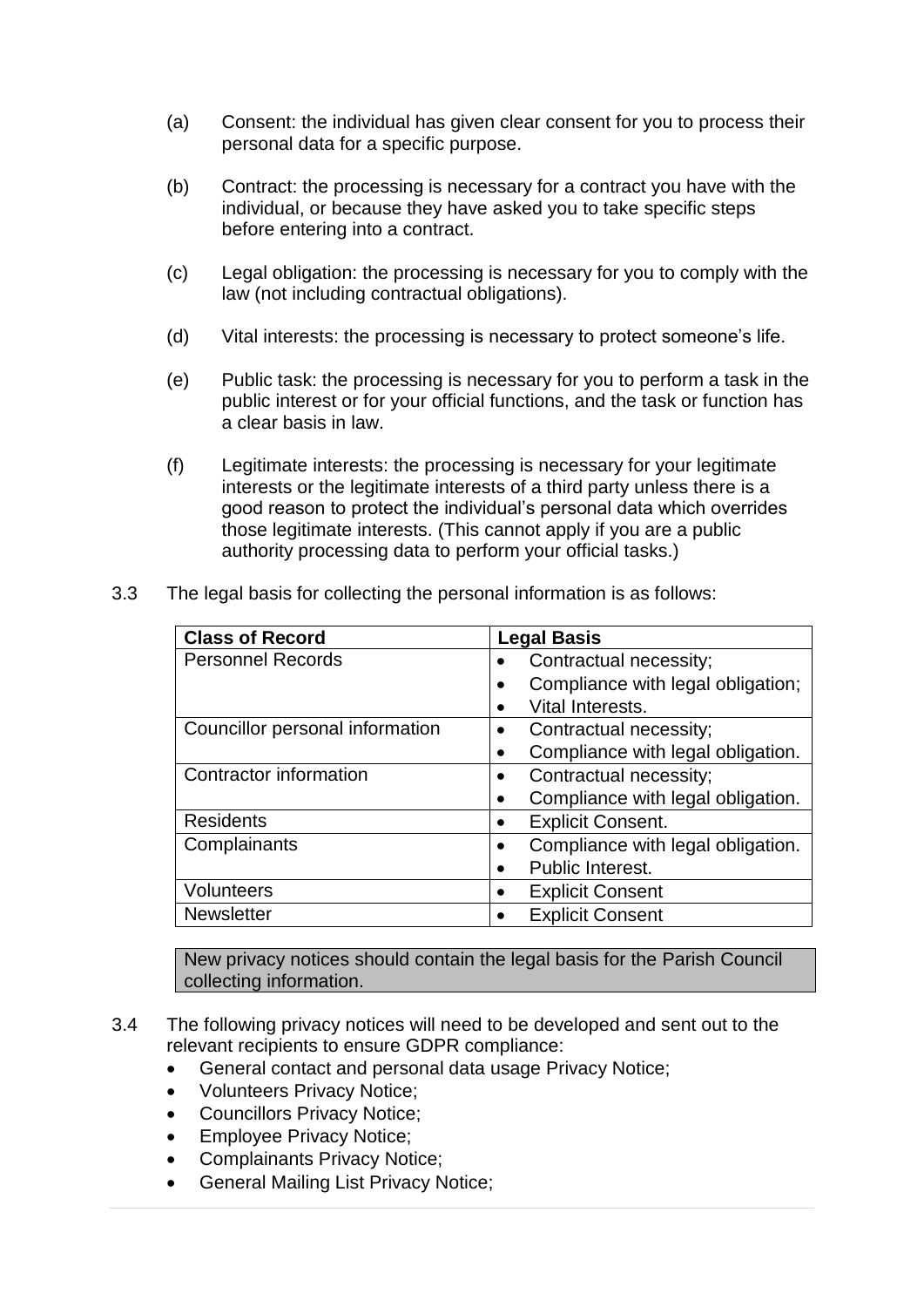- Contractor Privacy Notice.
- 3.5 The following sources provide information:

| <b>Source of Information</b>                  | <b>Provider</b>                                                                                             |
|-----------------------------------------------|-------------------------------------------------------------------------------------------------------------|
| The person to whom the<br>information relates | The Data Subject                                                                                            |
| Another source or organisation                | Complaints received and<br>forwarded to the Clerk for action<br><b>HALC</b><br><b>Herefordshire Council</b> |

3.6 Information is transferred in a variety of ways when received:

| <b>Information Receipt</b>     | <b>Recording Method/Transfer</b>                                                                                                                                             |
|--------------------------------|------------------------------------------------------------------------------------------------------------------------------------------------------------------------------|
| Telephone (Verbal)             | Information noted and then<br>retained in order to action.                                                                                                                   |
| Email (Electronic)             | Information received by email is<br>$\bullet$<br>forwarded on either to Councillors<br>for action or retained by the Clerk<br>to action.                                     |
| Internet/web based information | Information received by email is<br>$\bullet$<br>actioned by the Clerk;                                                                                                      |
| Letter (Paper/Hard copy)       | Information received by mail is<br>$\bullet$<br>dealt with by the Clerk and<br>retained for future reference in<br>case of query.                                            |
| Verbally (face to face)        | Information received through face<br>$\bullet$<br>to face contact, via Councillors<br>etc.<br>Information/issue then recorded<br>$\bullet$<br>then transferred physically or |
|                                | electronically to Clerk.                                                                                                                                                     |

- A new Privacy Notice to be included on replies indicating legal reason for retaining data and the retention period;
- An email response privacy notice to be included on emails outlining the Town Council's commitment to GDPR;
- Correspondence should be replied to by the Parish Council acknowledging receipt and including the privacy notice outlining how personal data will be processed.
- 3.7 Consent is sought and obtained verbally, electronically and signed correspondence. There is currently no consent privacy notice in place.
- 3.8 Verification of individual's ages is not sought by the Parish Council.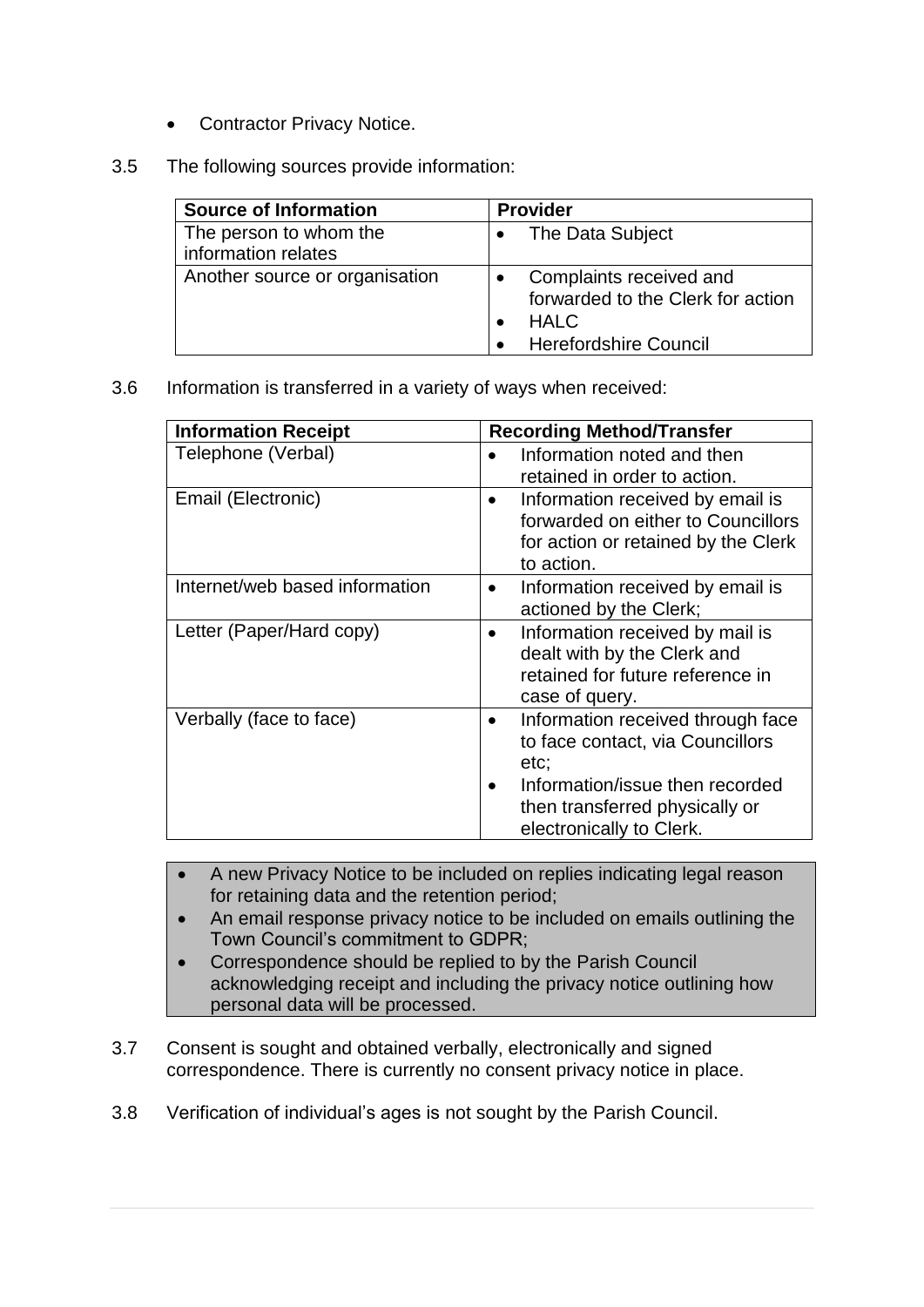## **4. RECORD MANAGEMENT**

4.1 The Clerk works from home and all records are stored here. The Parish Council stores a range of records, some of which contain sensitive personal information.

| Location     | <b>Type of Records Stored</b> |
|--------------|-------------------------------|
| Clerk's Home | Payroll data;                 |
|              | Employee records;             |
|              | Councillor information;       |
|              | Contractor information;       |
|              | Minutes, agendas;             |
|              | • Financial records;          |
|              | Tenders;                      |
|              | Correspondence;               |
|              | Complaints.                   |

4.2 Records are stored in a number of formats. Hard copy record storage is dealt with under 4.1 above but other record storage is outlined below:

| Type of Storage    | <b>Location of Storage</b>              |
|--------------------|-----------------------------------------|
| Electronic storage | $\bullet$ Internal hard drive (C drive) |
|                    | • Email account                         |

4.3 Access to records is based on the sensitivity of the records being stored.

| <b>Record</b>                  | <b>Accessibility</b>                                                                                                                 |
|--------------------------------|--------------------------------------------------------------------------------------------------------------------------------------|
| <b>General Council records</b> | Clerk has access to all records in<br>either hard copy or electronically.                                                            |
| <b>Employment records</b>      | • Parish Clerk and the Chair, if<br>required.                                                                                        |
| Accounts records               | • Parish Clerk;<br>General account information is<br>available to all who may request<br>it, subject to legislative<br>restrictions. |

- 4.4 The following electronic access controls are in place. There is limited access:
	- Password protected computer access.
- 4.5 There are no following manual access controls in place but there is limited access to the Clerk's Office (based at home)
- 4.6 The following manual storage systems are in place:
	- Open shelving.
	- Carry out a review of the data storage location to ensure that access by unauthorised personnel is reduced to a minimum. Actions may include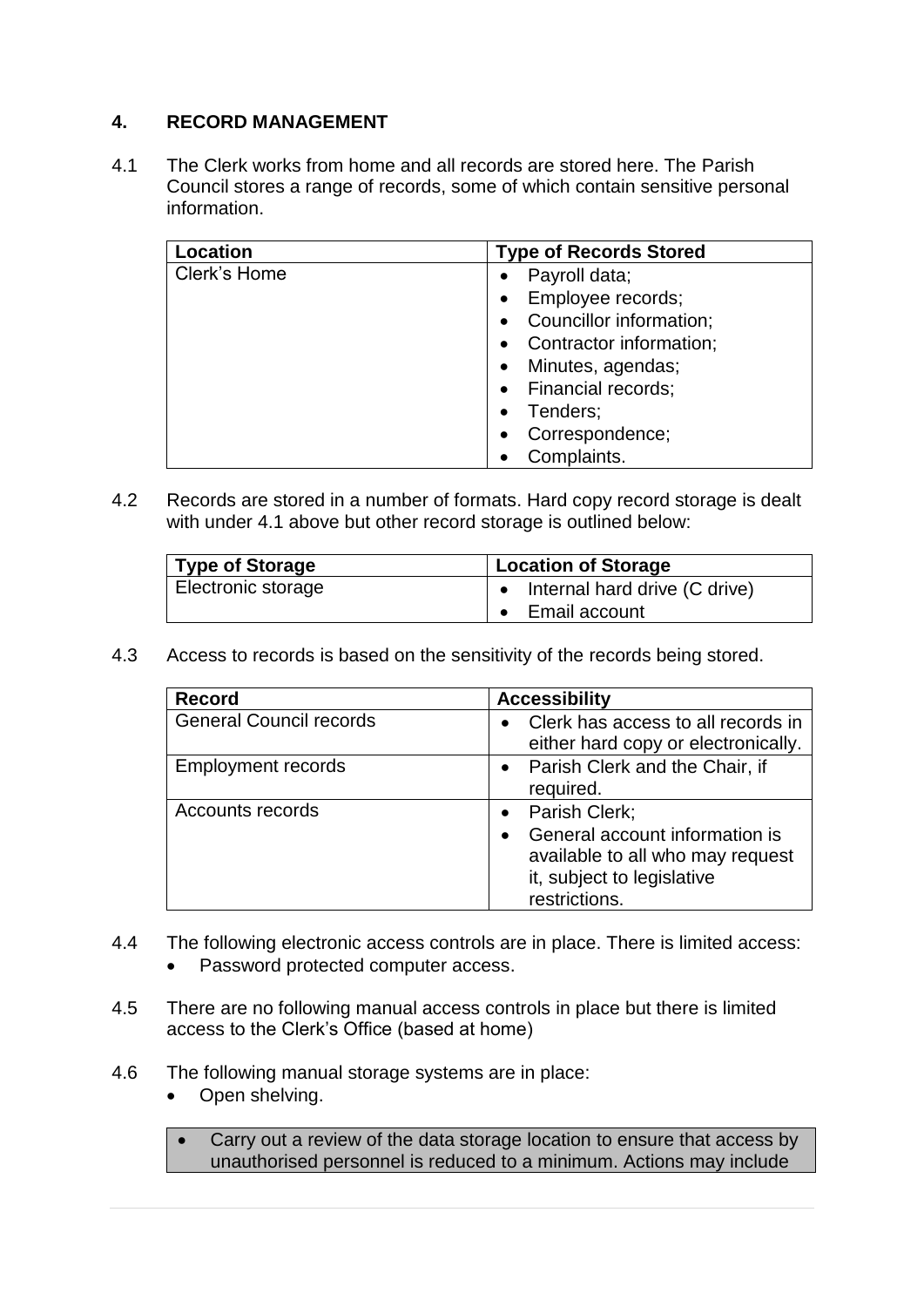additional locked storage cabinets and the destruction of sensitive information no longer required.

- 4.7 The Parish Council does not have a Retention Policy in place.
- 4.8 There is no formal procedure in place for correcting or erasing data but the Parish Council follows the NALC guidelines contained within the Retention policy.
	- Carry out a review of disposal, erasing and correcting data processes and procedures;
	- Develop a formal policy to deal with the updating of records and the deleting of records in line with the Council's retention policy;
	- Ensure that contractors and agencies are GDPR compliant in this area.
- 4.9 Council emails are currently stored at a Hotmail account. Hotmail has now ceased to exist as an email address and new accounts are normally @live.co.uk. It is advised that a specific email provider is requested to host emails in the UK or EU.
- 4.10 Emails are stored in project files within the email account. A procedure to delete old emails may need to be considered.
	- Review email management and retention;
	- Include a process to delete emails that contain sensitive information and do not have consent for retention.

### **5. INFORMATION SHARING**

- 5.1 The Parish Council does not share any personal data with any other organisations.
- 5.2 There are therefore no data sharing agreements in place.

#### **6. CONCLUSION**

- 6.1 The Information Commissioner's Office has acknowledged that many organisations will not be fully compliant with the new GDPR regulations by 25<sup>th</sup> May 2018. However, every organisation affected by the new legislation, which is still going through Parliament and has not been finalised, should evidence that it has made a start.
- 6.2 Following the Data Audit which has been carried out, an Action Plan has been developed and will need to be implemented. This is a separate document from the Data Audit Report. The timescale for the implementation of the Action Plan needs to be reviewed and discussed prior to formal adoption.
- 6.3 The Parish Council has commenced its preparations to get ready for the General Data Protection Regulations. By commencing the implementation of